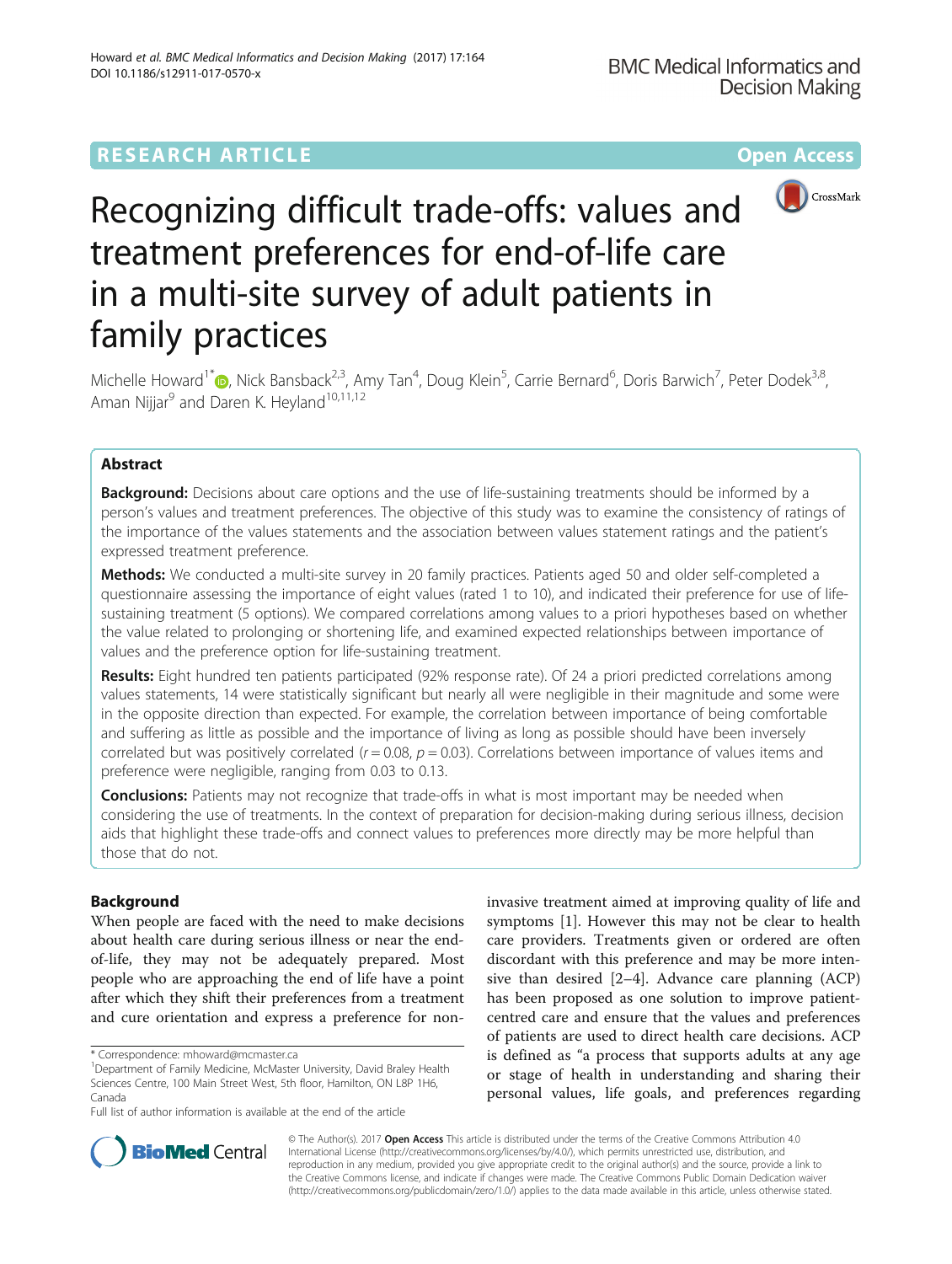future medical care" [\[5](#page-7-0)]. In prospective and randomized trials, ACP significantly improves outcomes including increased likelihood that clinicians and families understand and comply with a patient's wishes [[6](#page-7-0)–[9](#page-7-0)], reduces hospitalization at the end of life, results in less intensive treatments at the end of life (according to patients' wishes) and increases use of hospice services [[2](#page-7-0), [10](#page-7-0)].

In some western countries approximately half of adults surveyed in the community have engaged in some aspects of ACP such as thinking about their wishes and who would make treatment decisions on their behalf if they were to become mentally incapable [[11](#page-7-0), [12\]](#page-7-0), however these activities alone may be inadequate. Advance care planning has been equated with the completion of advance directive documents. However, the consideration and communication of values and preferences in preparation for future decisions made by patients or their substitute decision-makers in consultation with health care providers, are also key aspects of ACP [\[13\]](#page-7-0). Furthermore, advance directives have limited utility because they contain instructions that may not apply to the specific situation of the patient when the decision is needed [[14](#page-7-0)] and they do not have legal standing in some jurisdictions.

The success of ACP rests on the assumptions that patients have adequately communicated their values to others who will make specific treatment decisions on their behalf in the future and that those values truly reflect what is most important to the patient at the time of decision-making. However research has shown that substitute decision-makers are often unclear about the patient's treatment preferences [\[15](#page-7-0)], preferences sometimes change over time [\[16\]](#page-7-0) and patients' expression of their values can be inconsistent, making them unhelpful as preparation for discussion of treatment decisions with health care providers [[17](#page-7-0)]. A sub-optimal process of clarifying values may contribute to difficulties with ACP. Structured interventions and decision aids have been recommended as tools to improve the process and outcomes of ACP [\[18](#page-7-0)–[20\]](#page-7-0). However, a systematic review that examined decision aids for end-of-life decisions found that patient values and treatment goals were not well addressed in the tools, limiting the usefulness of some decisions aids for ACP [[21\]](#page-7-0).

Tools for patients such as decision aids are important in ACP because people can construct preferences only when they are faced with choices [\[22](#page-7-0)]. Furthermore, consumer theory suggests that patients must recognize trade-offs between features of options so that they can clarify the relative importance, or value, of each [\[23](#page-7-0)]. One of the key components of decision-making during serious illness is, for example, the patient's values regarding maximizing quality versus quantity of life. Welldesigned decision aids can support the alignment of decisions with values and preferences of the patient if they help patients recognize trade-offs and link the patient's values to preferences in a reliable and transparent way [\[23](#page-7-0)–[25](#page-7-0)]. If values are not clarified and values and preferences are not clearly linked, a poor decision-making process may arise leading to uncertainty about decisions.

As part of a survey on engagement in ACP among patients in primary care, we asked about values and preferences for life-sustaining treatments using previously published questions and taxonomies [\[26](#page-7-0)–[28](#page-7-0)]. The objective of this study was to examine the consistency of ratings of the importance of the values statements and the association between values statement ratings and the patient's expressed treatment preference, to understand whether and how these values statements could be useful in guiding deliberations with health care providers about use of lifesustaining treatments.

## Methods

# Setting and design

We conducted a cross-sectional study in primary care practices between October 2014 and March 2015 as part of a larger project to improve the quantity and quality of ACP discussions in primary care practices. The methods of the main study that provided these data have been described previously [[29\]](#page-7-0). The study was conducted in a convenience sample of 20 family physicians' practices in Canada: 13 practices in the province of Ontario, five in Alberta, and two in British Columbia. The family practices were located in the same communities as members of the research team and were invited by physician members of the research team. Included practices had a defined patient population (versus episodic walk-in clinics) and provided comprehensive family medicine services (as opposed to a focused practices such as psychotherapy or sports medicine). A variety of practice types were intentionally invited. All were located in urban centres, three were teaching clinics and 17 were community-based private practices, 17 employed allied health professionals, and 17 were practices with more than one physician in the same office.

#### Participants

Staff or clinicians in the family practices invited consecutive eligible patients to speak to the research assistant. Eligible patients were 50 years of age and older, could read and speak/understand English, and did not have cognitive impairment that would limit participation. The referring staff member or clinician knew the age of the patient and determined whether the patient was cognitively suitable but a formal assessment of cognitive impairment was not done. The research assistant met with the patients in a private space in the clinic and explained the study and obtained informed consent.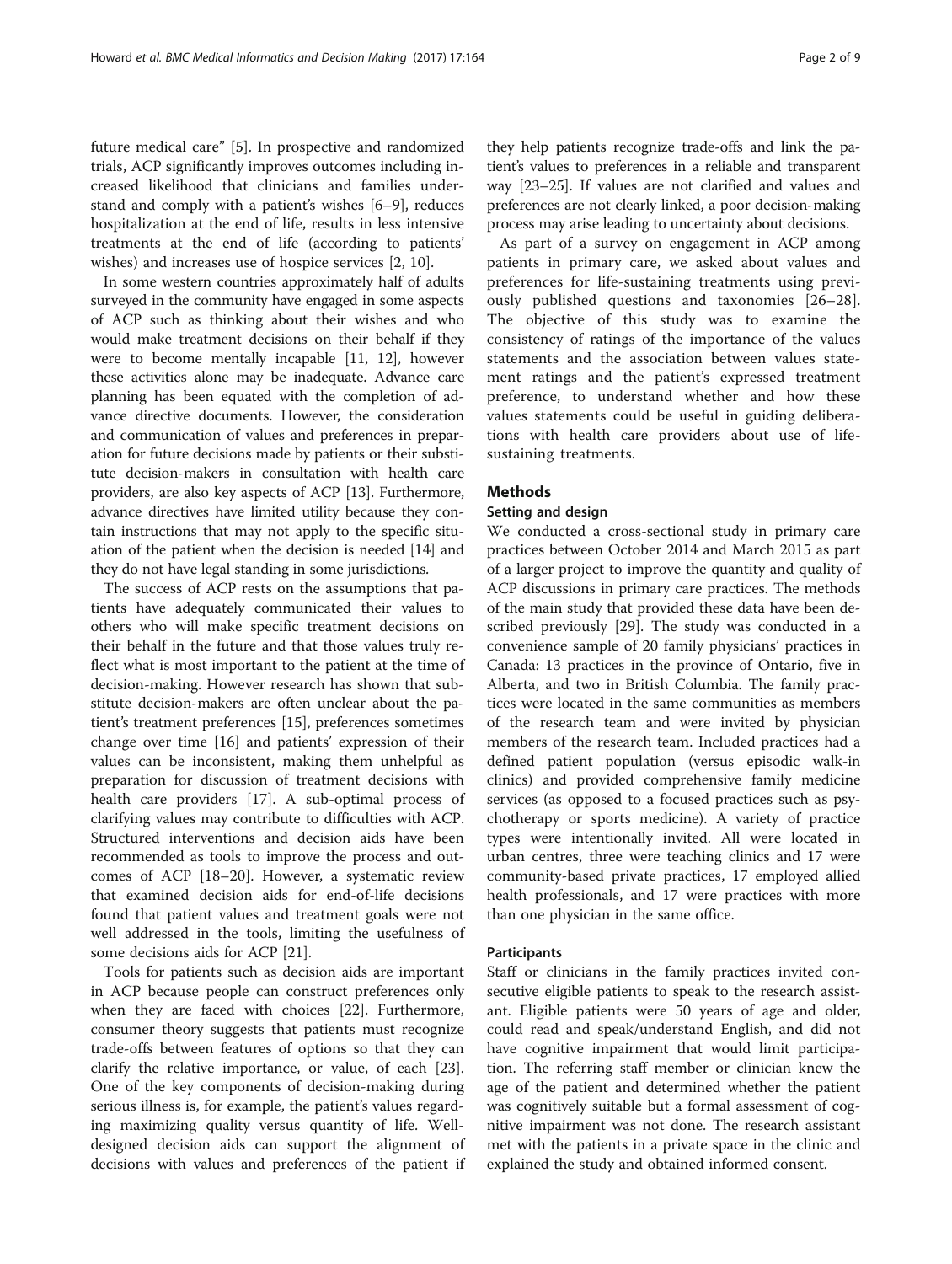# **Ouestionnaire**

We adapted a questionnaire that was previously developed and validated for use in hospitalized patients [\[27](#page-7-0)]. The hospital version has face and content validity and good ratings of clarity and low emotional burden [\[30](#page-7-0)]. We modified this questionnaire for use in primary care and piloted it with 25 patients in primary care to assess its clarity, sensibility, and acceptability. Revisions were made to improve clarity. These questions addressed the patient's engagement in ACP (see Additional file [1](#page-6-0)).

Our definitions of values and preferences are taken from a consensus-based framework on end-of-life communication and decision-making [\[31\]](#page-7-0). 'Values' refer to an expression of a person's overarching philosophies or most important priorities in life (such as maximizing quality of life or time spent with family). Preferences refer to specific preferred options for treatments (such as use of resuscitative treatments or not) or preferred health states (conditions that would be acceptable or unacceptable) [[17](#page-7-0)]. To assess the values of respondents, we used the End of Life (EOL) Values Scale [\[26](#page-7-0)], a multiitem questionnaire that asks the respondent to rate the level of importance  $(1 = not important; 10 = extremely)$ important) of each item in a list of common values that are relevant to EOL care (Table [3\)](#page-4-0). The values questionnaire was based on a previous studies on EOL values in community dwelling elderly individuals [\[26](#page-7-0), [28](#page-7-0)], and adapted through expert input and pilot testing with seriously ill patients in hospital [[15\]](#page-7-0) and in primary care [[29\]](#page-7-0). To elicit preferences for use of life-sustaining treatments, we used a taxonomy of different levels of the use or non-use of life-sustaining treatments (shown in Table [2\)](#page-4-0). This taxonomy was developed with inputs from medical experts and has been used extensively in our previous research [[27, 32\]](#page-7-0). The questionnaire also included socio-demographic items and the brief clinical frailty scale with text description and pictographs on which patients were asked to rate themselves [[33](#page-7-0)]. Patients self-completed the questionnaire.

#### Sample size and statistical analysis

A sample size of 30-50 patients was targeted in each family practice to attempt to obtain a representative sample for each practice, because the overall study was designed to provide baseline data to each practice for the purpose of quality improvement.

Characteristics of patients were described as counts and percentages for categorical variables and as means with standard deviations and ranges for continuous variables. Median and inter-quartile ranges of the ratings on the EOL Values Scale were reported because the data were skewed.

To assess the internal consistency of respondents' stated values, we calculated the Pearson correlation coefficients among the various value statements in the EOL values scale. Most items in the EOL Values Scale are associated with either prolongation or shortening of life. We used the same a priori hypotheses regarding which values would be correlated and in which direction as in a previous paper that used the same rating scales [\[17\]](#page-7-0). In that paper the hypotheses were formulated by the authors based on whether the value statement related to prolonging or shortening of life. For example two values statements that related to prolonging life such as wanting to live as long as possible and the belief that life should be preserved were expected to be strongly positively correlated. The survey in the current study included an additional value statement about hospital avoidance and two authors (MH, DKH) constructed the a priori hypotheses for this question.

Similar to the values statements wherein a high rating of importance suggests a desire for either prolongation or shortening of life, the treatment preference items were oriented to either prolongation or shortening of life. We therefore hypothesized that higher importance rating of values aligned to life prolongation would be associated with treatment preferences involving life-prolonging measures (beyond comfort care only), and vice versa. Correlations were described in terms of size using the rule of thumb of Hinkle  $(0.9-1.0)$  = very high;  $0.7-0.9$  = high;  $0.5-0.7$  = moderate; 0.3- $0.5 =$ low;  $0.0 - 0.3 =$ negligible) [\[34\]](#page-7-0). For the analysis of association between values and preferences we first used the five categories of response related to preferences; then, to simplify the options, we repeated the analysis after collapsing these responses to three categories: full measures including cardiopulmonary resuscitation (CPR), machines or medical treatments but not CPR, and comfort care only. Patients were excluded from analysis if they answered 'unsure' or did not respond to the item. Box plots were used to illustrate the distribution of the importance of stated values by the preference option for life-sustaining treatment chosen. The concordance between respondents' stated values and their chosen preference for use of life sustaining treatments was measured by Kendall's τ-b statistic. Kendall's τ-b is the excess concordance  $(C-(1-C))$  where C is the probability that an individual who puts a higher importance on a given value related to prolonging life than someone who put a lower importance on the same value. Kendall's τ-b ranges from 1 to −1 where 1 indicates perfect concordance, −1 indicates perfect discordance and 0 indicates no association. We first calculated the statistic using the five categories of preference, and based on visual inspection of the boxplots, also calculated with three categories of preference where the middle categories between 'all possible measures including CPR' and 'comfort care only' (the extreme points) were collapsed to a single category.

# Ethics and consent

Ethics approval for the study was obtained from the Research Ethics Board of each participating institution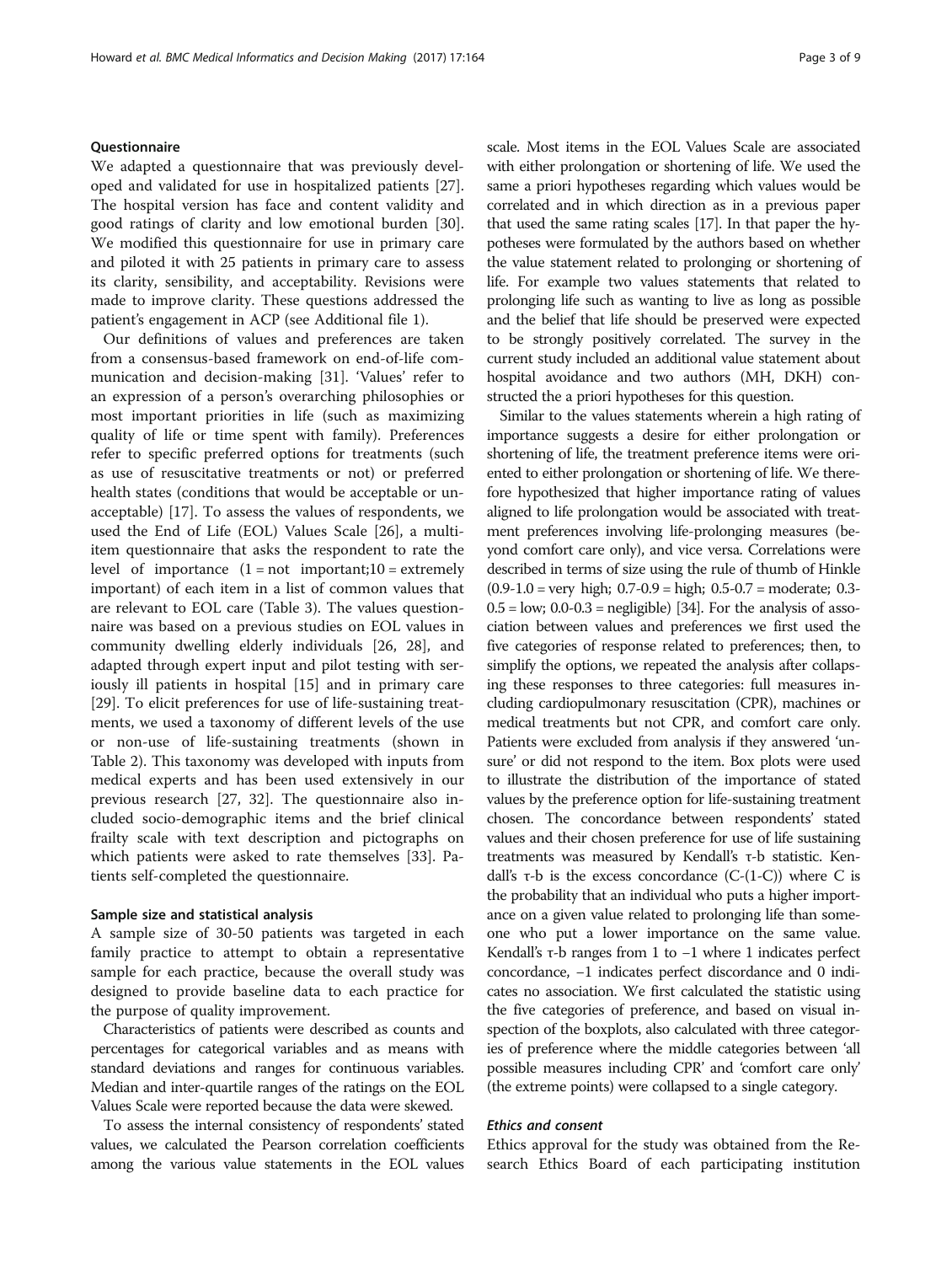(Hamilton Integrated Research Ethics Board [14-582], Queen's University Health Sciences and Affiliated Teaching Hospitals Research Ethics Board [6013436], University of British Columbia Office of Research Ethics [H14-02836], University of Alberta Health Research Ethics Board [Pro00051082]). Verbal informed consent was obtained from participants.

### Results

The survey was completed by 810 patients (92% completion rate among patients approached by family practice staff). The number of patients recruited per family practice ranged from 23 to 140 (in one multi-physician practice approximately 20 patients per physician were recruited). The mean age of patients was 66 years (range 50-95 years) and 56% were female (449/809). Most patients were Caucasian (88%; 713/810). The median score on the clinical frailty scale was 2 (corresponding to 'well').

There was a ceiling effect, that is the median rating was 10 out of 10 for three values statements: being comfortable and suffering as little as possible, having more time with family, and that death is not prolonged. The lowest rated statements were for the belief that life should be preserved and avoiding hospitalization (median rating = 6) (Table 1). Across all items 11% to 13% of the statements were answered as 'unsure'.

Of the 24 a priori predicted correlations between importance ratings for value statements, 14 were statistically significant in the expected direction but 11 of those were negligible correlations (defined as  $r < 0.3$ ) (Table [2](#page-4-0)). For example, we hypothesized that there would be a strongly positive correlation between the importance of being comfortable and suffering as little as possible and the importance of avoiding machines, and between the importance of the belief that death should not be prolonged and the importance of the belief that nature be allowed to take its course. However, the correlations were negligible (0.24, 0.19 respectively). Of the 12 correlations we expected to be negative, four were in fact

significantly positive; for example there was a positive correlation between the importance of living as long as possible and being comfortable and suffering as little as possible ( $r = 0.08$ ,  $p = 0.036$ ). We hypothesized that the correlation between the importance of avoiding tubes and machines and the belief that life should be preserved would be strongly negative, and found that it was negligible (−0.03,  $p = 0.494$ ). Similarly, we expected the correlation between the importance of living as long as possible and avoiding machines to be strongly negative and observed no significant results  $(r = 0.02, p = 0.518)$ The largest of any correlation was (moderate): the correlation between living as long as possible and having more time with family  $(r = 0.64, p < 0.001)$ .

Most patients preferred the treatment option that excluded CPR (92%). Nearly one-third of patients preferred 'comfort measures only' (30%), 7% preferred full medical care without resuscitation or breathing machines, and 36% preferred short term use of machines but not CPR, switching to comfort measures or all possible measures but without CPR (4%). Only 8% preferred all possible measures including CPR, and 15% were unsure or did not answer the question (Table [3\)](#page-4-0).

The Kendall's τ-b for the correlation between the importance rating for values and the five-option preference question  $(1 = all)$  measures including CPR,  $5 = \text{confort}$ care only, no CPR; increasing number means less use of life sustaining treatments) were negligible, ranging from 0.03 to 0.13. The highest correlations between values and preferences were found for 'nature allowed to take its course', 'death not prolonged', and 'life should be preserved' (Kendall's  $\tau$ -b = 0.12, 0.13 and -0.12 respectively, all statistically significant). These correlations were in the expected direction where a higher importance rating of values related to not prolonging life correlated positively with the choice on the preference scale and values associated with prolonging life correlated negatively with the preference item.

Table 1 Rating of importance of each issue in thinking about the kinds of medical treatments wanted or not wanted near the end of life

| Item: How important                                      | $median(q1,q3)$ (n) | Unsure        | Missing or declined % (n/N) |
|----------------------------------------------------------|---------------------|---------------|-----------------------------|
| be comfortable and suffer as little as possible?         | 10(9,10) (793)      | 13% (100/793) | 2% (15/793)                 |
| I have more time with my family?                         | 10(8,10) (785)      | 13% (102/785) | 2% (15/785)                 |
| I live as long as possible?                              | $8(5,10)$ (777)     | 12% (97/777)  | 2% (15/777)                 |
| avoid being attached to machines and tubes?              | $9(7,10)$ (753)     | 11% (83/753)  | 2% (14/753)                 |
| My death is not prolonged?                               | 10(8,10) (750)      | 11% (81/750)  | 2% (14/750)                 |
| Belief that nature should be allowed to take its course? | $8(5,10)$ (760)     | 12% (89/760)  | 2% (14/760)                 |
| Belief that life should be preserved?                    | $6(3,8)$ (736)      | 11% (83/736)  | 2% (13/736)                 |
| I respect the wishes of other family members?            | 7(4,10) (778)       | 12% (97/778)  | 2% (14/778)                 |
| avoid hospitalization?                                   | $6(3,9)$ (762)      | 12% (90/762)  | 2% (13/762)                 |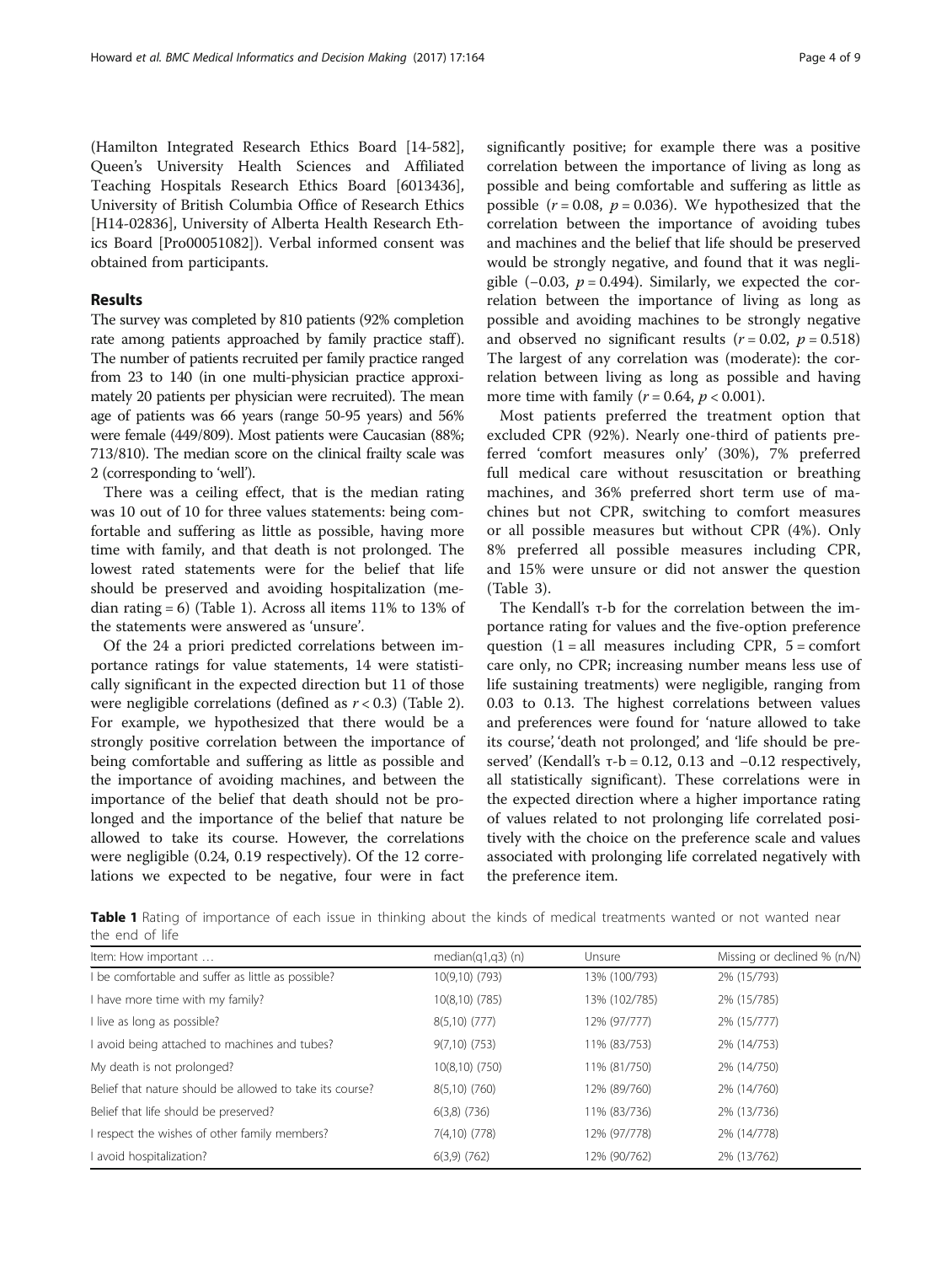<span id="page-4-0"></span>

| Table 2 Correlations between different values pertaining to decisions about life-sustaining treatments |  |  |
|--------------------------------------------------------------------------------------------------------|--|--|
|                                                                                                        |  |  |

|                                                                                                          | a    | b              | C                           | d                           | е                              |                     | g                        | h.               |                    |
|----------------------------------------------------------------------------------------------------------|------|----------------|-----------------------------|-----------------------------|--------------------------------|---------------------|--------------------------|------------------|--------------------|
| a) How important is it that I be comfortable and suffer as little as possible?<br>(shorten)              | 1.00 | 0.11<br>0.0022 | 0.08 <sub>L</sub><br>0.0364 | $0.24$ 1<br>< .0001         | 0.281<br>< .0001               | 0.091<br>0.0130     | $-0.04$ , 0.05<br>0.2882 | 0.1453           | 0.12<br>0.0011     |
| b) How important is it that I have more time with my family? (prolong)                                   |      | 1.00           | $0.64$ ↑<br>< .0001         | $-0.03L$<br>0.3449          | $-0.08$ $1$ 0.07<br>0.0381     | 0.0521              | 0.37<br>< .0001          | 0.43<br>< .0001  | 0.091<br>0.0129    |
| c) How important is it that I live as long as possible? (prolong)                                        |      |                | 1.00                        | 0.02 <sub>1</sub><br>0.5183 | $-0.12$ $0.10$ $\pm$<br>0.0009 | 0.0066              | $0.52$ 1<br>< .0001      | 0.43<br>< 0.0001 | 0.13L<br>0.0003    |
| d) How important is it that I avoid being attached to machines and tubes?<br>(shorten)                   |      |                |                             | 1.00                        | $0.46$ ↑<br>< 0001             | $0.16$ ↑<br>< .0001 | $-0.03$ , 0.02<br>0.4943 | 0.5562           | 0.291<br>< 0.0001  |
| e) How important is it that my death is not prolonged? (shorten)                                         |      |                |                             |                             | 1.00                           | 0.191<br>< .0001    | $-0.14$ , 0.03<br>0.0002 | 0.4868           | 0.191<br>< 0.0001  |
| f) How important is a belief that nature should be allowed to take its<br>course? (shorten)              |      |                |                             |                             |                                | 1.00                | 0.18<br>< .0001          | 0.15L<br>< .0001 | $0.14$ 1<br>0.0002 |
| g) How important is the belief that life should be preserved? (prolong)                                  |      |                |                             |                             |                                |                     | 1.00                     | 0.38<br>< 0.000  | 0.04L<br>0.3300    |
| h) How important is it that I respect the wishes of other family members<br>regarding my care? (neutral) |      |                |                             |                             |                                |                     |                          | 1.00             | 0.17<br>< .0001    |
| i) How important is it that I avoid hospitalization? (neutral)                                           |      |                |                             |                             |                                |                     |                          |                  | 1.00               |

Association between value statements and likely influence on length of life indicated in brackets (prolong, shorten, neutral)

A priori, correlations indicated ↑ were expected to be strongly positive and correlations indicated ↓ were expected to be strongly negative

P values are written under correlation coefficient

On visual inspection of the figures, the mean importance ratings of values statements discriminated better between the preference for 'all possible measures including CPR' and 'comfort care only' (the extreme points) but there was less variation across the other three options for care. After collapsing to three categories for the preference question: all measures including CPR, collapsing the options for life-prolonging treatments without CPR, and comfort care only, the correlations increased but remained negligible, ranging from 0.11 to 0.29 (Fig. [1](#page-5-0)).

# Discussion

In this multi-site cross-sectional survey of approximately 800 adult patients in the family practice setting, patients' ratings of a set of values statements and response to a question about treatment preference demonstrated that there is a ceiling effect for some values statements, the

|            | Table 3 Preferences for care if life supports were needed to |  |  |  |
|------------|--------------------------------------------------------------|--|--|--|
| stay alive |                                                              |  |  |  |

| Response item                                                                                                       | % (n)    |
|---------------------------------------------------------------------------------------------------------------------|----------|
| All possible measures including resuscitation (CPR)                                                                 | 8(65)    |
| All possible measures, no resuscitation.                                                                            | 4(35)    |
| Machines only in the short term, change focus to comfort<br>measures, no resuscitation (CPR) or breathing machines. | 36 (294) |
| Use full medical care, no resuscitation (CPR) or breathing<br>machines                                              | 7(55)    |
| Comfort measures only                                                                                               | 30 (239) |
| Unsure                                                                                                              | 13 (106) |
| Missing or declined                                                                                                 | 2(16)    |

CPR cardiopulmonary resuscitation

ratings of some values statements are inconsistent or illogical when compared to each other, and the ratings given to the importance of some values statements are minimally associated with the expected treatment preference. Taken together, these findings suggest that patients are not able to discriminate values that compete with or trade-off with each other and have trouble linking their values statements to preferences for medical treatments.

Patient decision aids have been proposed as a way to improve decision-making relating to serious illness or end of life [[20](#page-7-0), [35](#page-7-0)–[37\]](#page-7-0) and values clarification is a central component of these decision aids [[24](#page-7-0)]. Our results suggest that patients do not recognize that trade-offs may be required with respect to receiving health care that would be consistent with values. For example if trade-offs are recognized we would expect a negative correlation between the importance ratings of living as long as possible and being as comfortable and suffering as little as possible. However both items had a median importance rating of 10 out of 10, and the correlation between them was weak. There is growing literature supporting the need for approaches to designing questions such as ranking, constant sum, and discrete choice experiments that ask patients to specifically compare the relative importance of each issue [\[38](#page-7-0), [39](#page-8-0)]. It is possible that asking patients to consider the importance of each issue on its own, without considering any trade-offs, did not necessarily elicit informed values from individuals. The decision theory literature suggests values only become informed and stable when individuals have the opportunity to trade off one aspect with another and reflect on those trade-offs [[40, 41\]](#page-8-0). Values can then be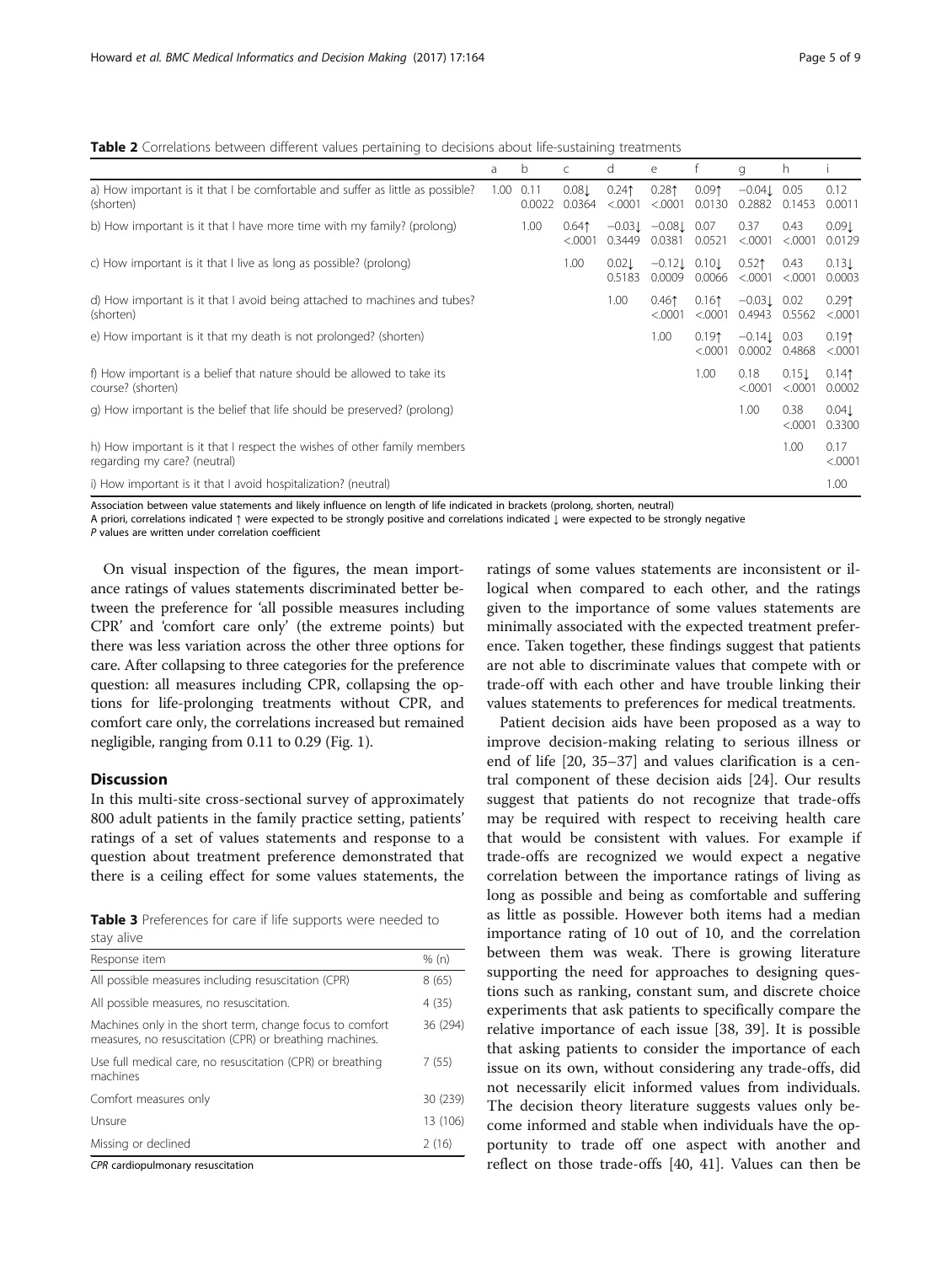<span id="page-5-0"></span>

determined by considering the amount one is willing to sacrifice from something else [\[42\]](#page-8-0). There appears a role for these questions to not just elicit, but also help clarify patients' values, and help them recognize the trade-offs in end of life care, Understanding how a patient prioritizes his/her values, may then allow the clinician to guide the patient to further prioritize decision options if they are faced with decisions whose outcomes will not align with all of their values. Further research should explore whether these explicit questions can overcome the problems of ceiling effects and inconsistency among values ratings that arose with our results.

We used a taxonomy for preferences regarding lifesustaining treatments that provided five options, three of which were for various degrees of medical care without CPR that would attempt to prolong life to some extent. The patterns of values statement ratings across these three medical care options suggested that patients may not have understood the differences between the nuanced treatment

approaches because the correlations with values statements were very low and improved when the taxonomy was collapsed to combine these three categories. For patients to express a preference for a treatment approach and appreciate the connection to their values, attention to language and level of detail regarding the goals of the treatment approaches are needed.

The findings of this study could be helpful in designing decision aids that elicit the values that are most strongly associated with treatment preferences and therefore support the process of ACP because they are informative to patients, their substitute decision-makers and clinicians. For example, our results have demonstrated that some values in our values questionnaire such as being comfortable and suffering as little as possible, and having more time with family would not be helpful to elicit in a clinical setting because of a ceiling effect in importance ratings. The values statements that might have utility were the importance of living as long as possible, the belief that death not be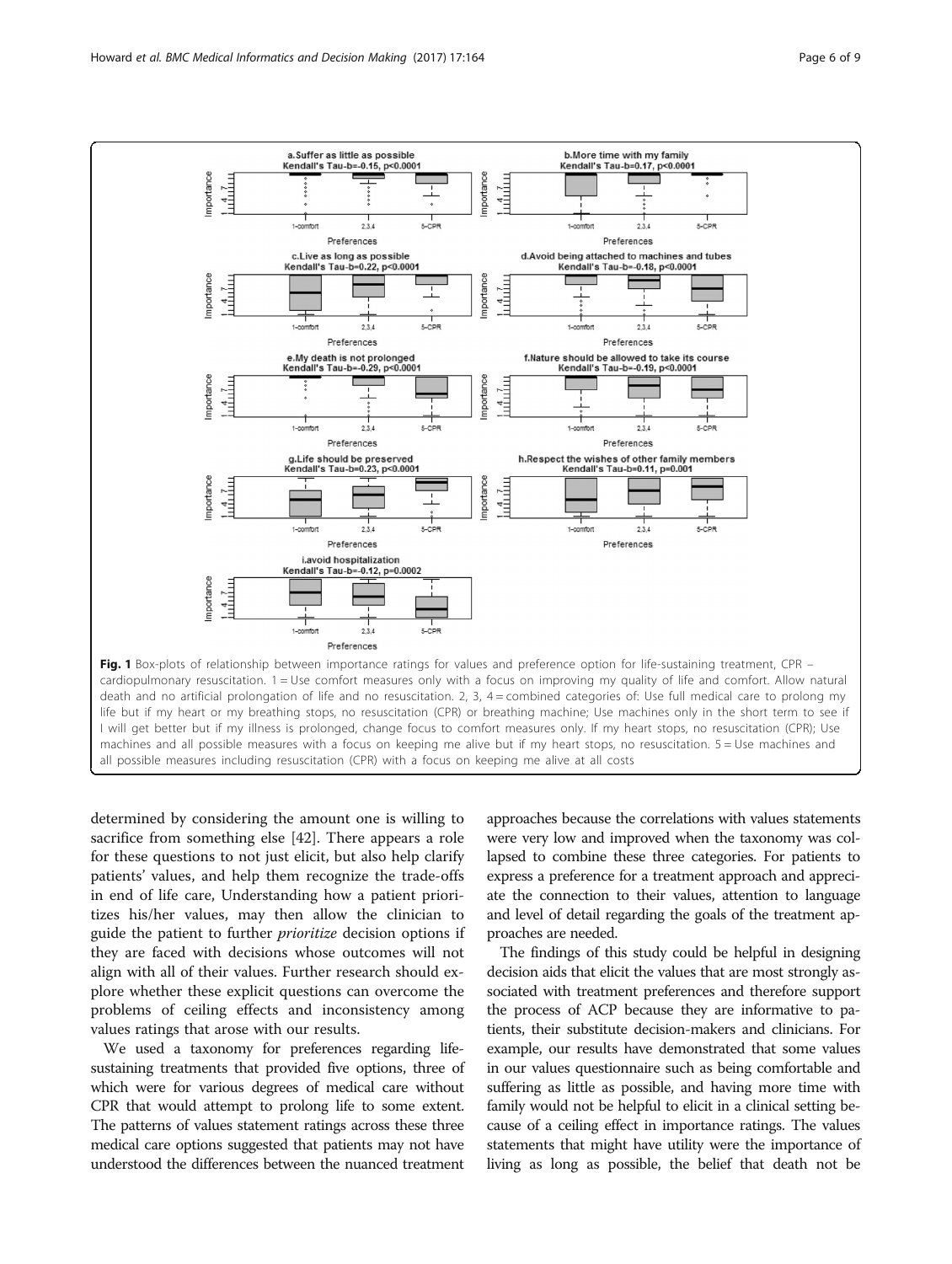<span id="page-6-0"></span>prolonged and the belief that nature be allowed to take its course or that life should be preserved, because these were the items with the greatest association with preferences for life sustaining treatments. In this study, values and preferences were assessed at one point in time and the question of the usefulness of considering them in advance arises. Studies have reported that some patients change their preferences once they experience a health condition [\[16,](#page-7-0) [43](#page-8-0)], and some have difficulty predicting how they will feel about future health states [\[44\]](#page-8-0). Thus, it is important that the patient's values and preferences be revisited with their clinicians on an ongoing basis, and in particular if health deteriorates. Prior values clarification exercises still have utility because the process may help patients to be informed and more able to confront trade-offs so they can arrive at better decisions than if they are thinking about these issues for the first time, or the patient may lose capacity making it necessary to rely on past expressions of values. Preferences for health care options can remain stable even with changing experience of health care [\[45](#page-8-0)], and the majority of patients have stable preferences relating to end of life decisions, especially those who have completed an advance directive [\[16\]](#page-7-0).

Our finding that 13% of patients are uncertain about their preferences regarding use of life-sustaining treatments may not be surprising given that the sample of generally healthy patients with an average age of 66 may not have given much prior consideration to these issues. However, similar findings have been reported in seriously ill older adults in hospital who might be expected to have considered decisions about life-sustaining treatments [\[17\]](#page-7-0). Similar to other findings in older adults who live in the community [[7\]](#page-7-0), only 8% of patients in the current study expressed a preference to receive CPR, It may be that patients do not understand the implications of their preference regarding CPR [[46\]](#page-8-0), therefore there is an imperative to ensure high quality and timely communication and decision-making. Guideline-recommended elements of goals of care discussions that are desired by patients in hospital, such as discussions about values happen infrequently [\[3\]](#page-7-0).

A strength of this study is that we surveyed patients in multiple family practices across regions. It is a limitation that the values statements instrument we used was not designed for the purpose of this study- to assess consistence of values and compare values to treatment preferences A more constrained technique with ranking of values may increase the recognition of trade-offs. It is possible that in this population of patients from primary care settings aged 66 years on average and who were not acutely ill, the responses to questions that are relevant to decisions during serious or critical illness may differ from responses in the future when faced with the situation. In addition, family practices and patients were not randomly sampled and we cannot be certain of the generalizability of the study results. Finally, our participants were predominantly Caucasian and had a higher level of education; results may not apply to people who are not Caucasian or who have lower educational attainment.

# Conclusion

The reported values and preferences related to use of life-sustaining treatments among primary care patients reflect considerable inconsistency and discordance. To engage in high quality ACP, patients will need assistance to recognize possible trade-offs among their values and to understand the relationship between their values and their treatment preferences. The results demonstrate a need to improve the processes and tools to support advance care planning. These efforts should specifically include approaches that recognize trade-offs among values and link values explicitly to treatment preferences.

# Additional file

[Additional file 1:](dx.doi.org/10.1186/s12911-017-0570-x) Questionnaire asking patients about engagement in advance care planning. (DOCX 37 kb)

#### Abbreviations

ACP: Advance care planning; CPR: Cardiopulmonary resuscitation; EOL: End of life

#### Acknowledgements

The authors gratefully acknowledge Neha Arora, Dawn Elston, Nola Fuller, Rebecca Heyland, Larry Mroz and Shelley Wrona for their role in data collection.

#### Funding

The study was funded by the Canadian Frailty Network (formerly TVN) which is supported by the Government of Canada through the Networks of Centres of Excellence program) and the Ontario Ministry of Health and Long-Term Care. Opinions are those of the authors and do not imply endorsement from the funding sources.

#### Availability of data and materials

All data generated or analyzed during this study are included in this published article.

#### Authors' contributions

MH, DKH contributed to the conception and design of the study. MH drafted the article. All authors contributed to interpretation of the analyses, critical revision of the manuscript and gave final approval of the version to be published.

#### Ethics approval and consent to participate

Ethics approval for the study was obtained from the Research Ethics Board of each participating institution (Hamilton Integrated Research Ethics Board [14-582], Queen's University Health Sciences and Affiliated Teaching Hospitals Research Ethics Board [6013436], University of British Columbia Office of Research Ethics [H14-02836], University of Alberta Health Research Ethics Board [Pro00051082]). Verbal informed consent was obtained from participants.

#### Consent for publication

Not applicable.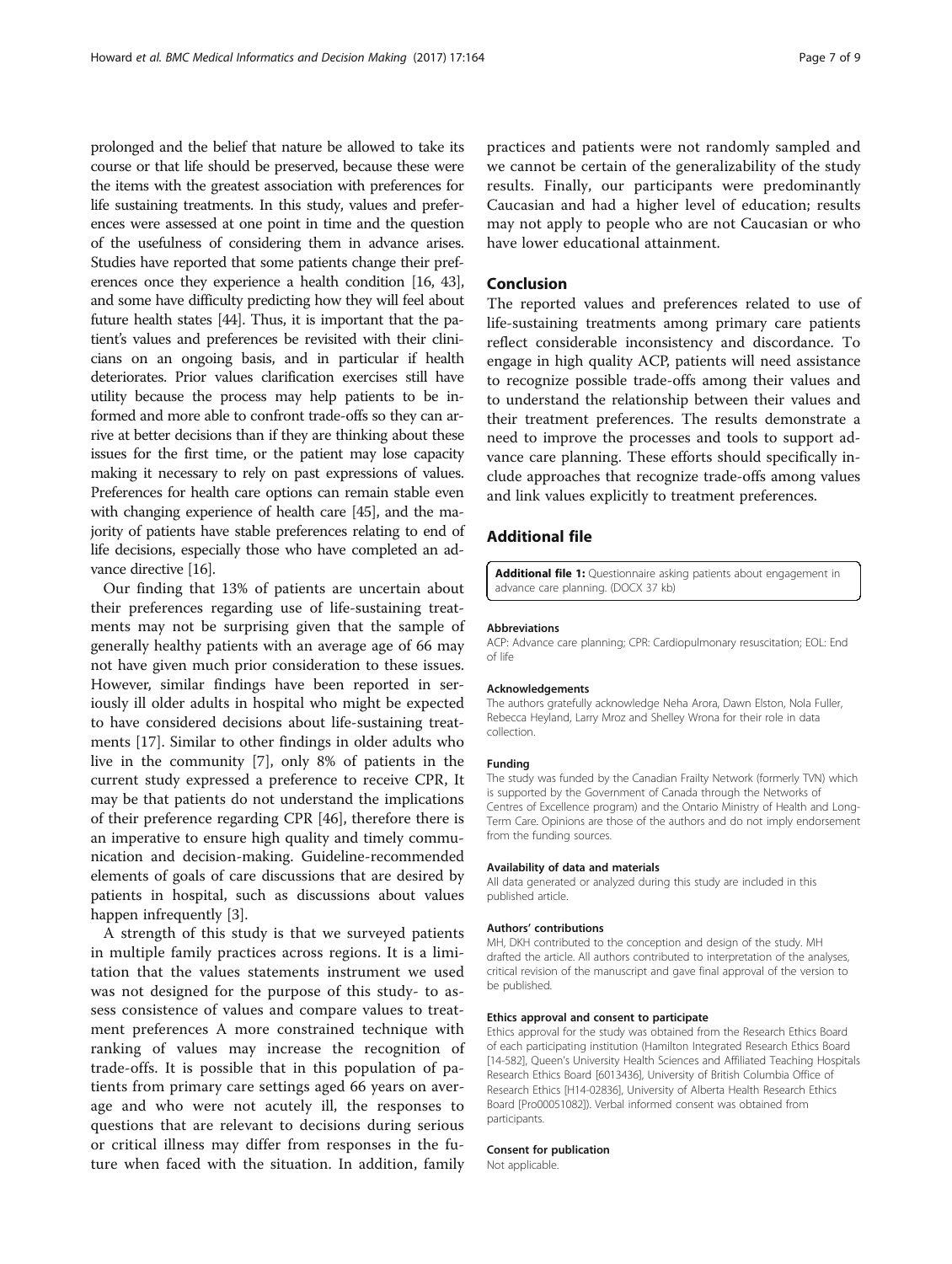#### <span id="page-7-0"></span>Competing interests

The authors declare that they have no competing interests.

#### Publisher's Note

Springer Nature remains neutral with regard to jurisdictional claims in published maps and institutional affiliations.

#### Author details

<sup>1</sup>Department of Family Medicine, McMaster University, David Braley Health Sciences Centre, 100 Main Street West, 5th floor, Hamilton, ON L8P 1H6, Canada. <sup>2</sup>School of Public and Population Health at the University of British Columbia, Vancouver, BC, Canada. <sup>3</sup>Centre for Health Evaluation and Outcome Sciences, St Paul's Hospital, Vancouver, BC, Canada. <sup>4</sup>Department of Family Medicine, University of Calgary, Calgary, Alberta, Canada. <sup>5</sup>Department of Family Medicine, University of Alberta, Edmonton, Alberta, Canada. 6 Department of Family and Community Medicine, University of Toronto, Toronto, Canada. <sup>7</sup> Division of Palliative Care, Department of Medicine, University of British Columbia, Vancouver, British Columbia, Canada. <sup>8</sup>Division of Critical Care Medicine, St. Paul's Hospital and University of British Columbia, Vancouver, British Columbia, Canada. <sup>9</sup>General Internal Medicine, Faculty of Medicine, St. Paul's Hospital, University of British Columbia, Vancouver, British Columbia, Canada. <sup>10</sup>Department of Critical Care Medicine, Queen's University, Kingston, Ontario, Canada. <sup>11</sup>Clinical Evaluation Research Unit, Kingston General Hospital, Queen's University, Kingston, Ontario, Canada. <sup>12</sup>Department of Public Health Sciences, Queen's University, Kingston, Ontario, Canada.

# Received: 15 August 2017 Accepted: 28 November 2017

#### References

- 1. Heyland DK, Dodek P, Rocker G, Groll D, Gafni A, Pichora D, et al. What matters most in end-of-life care: perceptions of seriously ill patients and their family members. CMAJ. 2006;174:627–33.
- 2. Teno JM, Fisher ES, Hamel MB, Coppola K, Dawson NV. Medical care inconsistent with patients' treatment goals: association with 1-year Medicare resource use and survival. J Am Geriatr Soc. 2002;50:496–500.
- 3. You JJ, Dodek P, Lamontagne F, Downar J, Sinuff T, Jiang X, et al. What really matters in end-of-life discussions? Perspectives of patients in hospital with serious illness and their families. CMAJ. 2014;186:E679–87.
- 4. Heyland DK, Ilan R, Jiang X, You JJ, Dodek P. The prevalence of medical error related to end-of-life communication in Canadian hospitals: results of a multicentre observational study. BMJ Qual Saf. 2015;25:671–9.
- 5. Sudore RL, Lum HD, You JJ, Hanson LC, Meier DE, Pantilat SZ, et al. Defining advance care planning for adults: a consensus definition from a multidisciplinary Delphi panel. J Pain Symptom Manag. 2017;53:821–32.
- 6. Hammes BJ, Rooney BL. Death and end-of-life planning in one midwestern community. Arch Intern Med. 1998;158:383–90.
- 7. Silveira MJ, Kim SY, Langa KM. Advance directives and outcomes of surrogate decision making before death. N Engl J Med. 2010;362:1211–8.
- 8. Detering KM, Hancock AD, Reade MC, Silvester W. The impact of advance care planning on end of life care in elderly patients: randomised controlled trial. BMJ. 2010;340:c1345.
- 9. Metzger M, Song M-K, Ward S, Chang PP-Y, Hanson LC, Lin F-C. A randomized controlled pilot trial to improve advance care planning for LVAD patients and their surrogates. Heart Lung J Acute Crit Care. 2016; 45:186–92.
- 10. Houben CHM, Spruit MA, Groenen MTJ, Wouters EFM, Janssen DJA. Efficacy of advance care planning: a systematic review and meta-analysis. J Am Med Dir Assoc. 2014;15:477–89.
- 11. Teixeira AA, Hanvey L, Tayler C, Barwich D, Baxter S, Heyland DK. What do Canadians think of advanced care planning? Findings from an online opinion poll. BMJ Support Palliat Care. 2015;5:40–7.
- 12. Fried TR, Redding CA, Robbins ML, Paiva A, O'Leary JR, Iannone L. Stages of change for the component behaviors of advance care planning. J Am Geriatr Soc. 2010;58:2329–36.
- 13. McMahan RD, Knight SJ, Fried TR, Sudore RL. Advance care planning beyond advance directives: perspectives from patients and surrogates. J Pain Symptom Manag. 2013;46:355–65.
- 14. Sudore RL, Fried TR. Redefining the "planning" in advance care planning: preparing for end-of-life decision making. Ann Intern Med. 2010;153:256.
- 15. Abdul-Razzak A, Heyland DK, Simon J, Ghosh S, Day AG, You JJ. Patient-family agreement on values and preferences for end-of-life values and medical treatment PreferencesLife-sustaining treatment: results of a multi-center observational study. BMJ Support Palliat Care. doi: [10.1136/bmjspcare-2016-](http://dx.doi.org/10.1136/bmjspcare-2016-001284) [001284.](http://dx.doi.org/10.1136/bmjspcare-2016-001284) [Epub ahead of print]
- 16. Auriemma CL, Nguyen CA, Bronheim R, Kent S, Nadiger S, Pardo D, et al. Stability of end-of-life preferences. JAMA Intern Med. 2014;174:1085.
- 17. Heyland DK, Heyland R, Dodek P, You JJ, Sinuff T, Hiebert T, et al. Discordance between patients' stated values and treatment preferences for end-of-life care: results of a multicentre survey. BMJ Support Palliat Care. 2016;7:292–9. doi: [10.1136/bmjspcare-2015-001056.](http://dx.doi.org/10.1136/bmjspcare-2015-001056)
- 18. Butler M, Ratner E, McCreedy E, Shippee N, Kane RL. Decision aids for advance care planning: an overview of the state of the science. Ann Intern Med. 2014;161:408–18.
- 19. Sudore RL, Knight SJ, McMahan RD, Feuz M, Farrell D, Miao Y, et al. A novel website to prepare diverse older adults for decision making and advance care planning: a pilot study. J Pain Symptom Manag. 2014;47:674–86.
- 20. Cox CE, White DB, Abernethy AP. A universal decision support system. Addressing the decision-making needs of patients, families, and clinicians in the setting of critical illness. Am J Respir Crit Care Med. 2014;190:366–73.
- 21. Cardona-Morrell M, Benfatti-Olivato G, Jansen J, Turner RM, Fajardo-Pulido D, Hillman K. A systematic review of effectiveness of decision aids to assist older patients at the end of life. Patient Educ Couns. 2017;100:425–35.
- 22. Lichtenstein S, Slovic P, editors. The construction of preference. Cambrdige: Oxford University Press; 2006.
- 23. Shiell A, Hawe P, Seymour J. Values and preferences are not necessarily the same. Health Econ. 1997;6:515–8.
- 24. Elwyn G, O'Connor A, Stacey D, Volk R, Edwards A, Coulter A, et al. Developing a quality criteria framework for patient decision aids: online international Delphi consensus process. Br Med J. 2006;333:417.
- 25. Abhyankar P, Bekker HL, Summers BA, Velikova G. Why values elicitation techniques enable people to make informed decisions about cancer trial participation. Health Expect. 2011;14(Suppl 1):20–32.
- 26. Winter L, Parks SM. Family discord and proxy decision makers' end-of-life treatment decisions. J Palliat Med. 2008;11:1109–14.
- 27. Heyland D, Pichora D, Dodek P, Lamontagne F, You J, Barwich D, et al. The development and validation of a questionnaire to audit advance care planning. J Palliat Care Med. 2012;2:119. doi: [10.4172/2165-7386.1000119](http://dx.doi.org/10.4172/2165-7386.1000119).
- 28. Winter L. Patient values and preferences for end-of-life treatments: are values better predictors than a living will? J Palliat Med. 2013;16:362–8.
- 29. Howard M, Bernard C, Klein D, Tan A, Slaven M, Barwich D, et al. Older patient engagement in advance care planning in Canadian primary care practices: results of a multi-site survey. Can Fam Physician. 2017; in press
- 30. Heyland DK, Pichora D, Dodek P, Lamontagne F, You JJ, Barwich D, Tayler C, Porterfield P, Simon J, Enns B. The development and validation of a questionnaire to audit advance care planning. J Palliat Care Med. 2012;2:175–6.
- 31. Sinuff T, Dodek P, You JJ, Barwich D, Tayler C, Downar J, et al. Improving end-of-life communication and decision making: the development of conceptual framework and quality indicators. J Pain Symptom Manag. 2015; 49:1070–80.
- 32. Heyland DK, Barwich D, Pichora D, Dodek P, Lamontagne F, You J, et al. Failure to engage hospitalized elderly patients and their families in advance care planning. JAMA Intern Med. 2013;173:778.
- 33. Rockwood K, Song X, MacKnight C, Bergman H, Hogan DB, McDowell I, et al. A global clinical measure of fitness and frailty in elderly people. CMAJ. 2005;173:489–95.
- 34. Hinkle D, Wiersma W, Jurs S. Applied statistics for the behavioral sciences. 5th ed. Boston: Houghton Mifflin; 2003.
- 35. Green MJ, Levi BH. Development of an interactive computer program for advance care planning. Health Expect. 2009;12:60–9.
- 36. Sudore RL, Boscardin J, Feuz MA, McMahan RD, Katen MT, Barnes DE. Effect of the PREPARE website vs an easy-to-read advance directive on advance care planning documentation and engagement among veterans. JAMA Intern Med. 2017;177:1102–9.
- 37. Oczkowski SJ, Chung H-O, Hanvey L, Mbuagbaw L, You JJ. Communication tools for end-of-life decision-making in ambulatory care settings: a systematic review and meta-analysis. PLoS One. 2016;11:e0150671.
- 38. Pignone MP, Howard K, Brenner AT, Crutchfield TM, Hawley ST, Lewis CL, et al. Comparing 3 techniques for eliciting patient values for decision making about prostate-specific antigen screening. JAMA Intern Med. 2013;173:362.